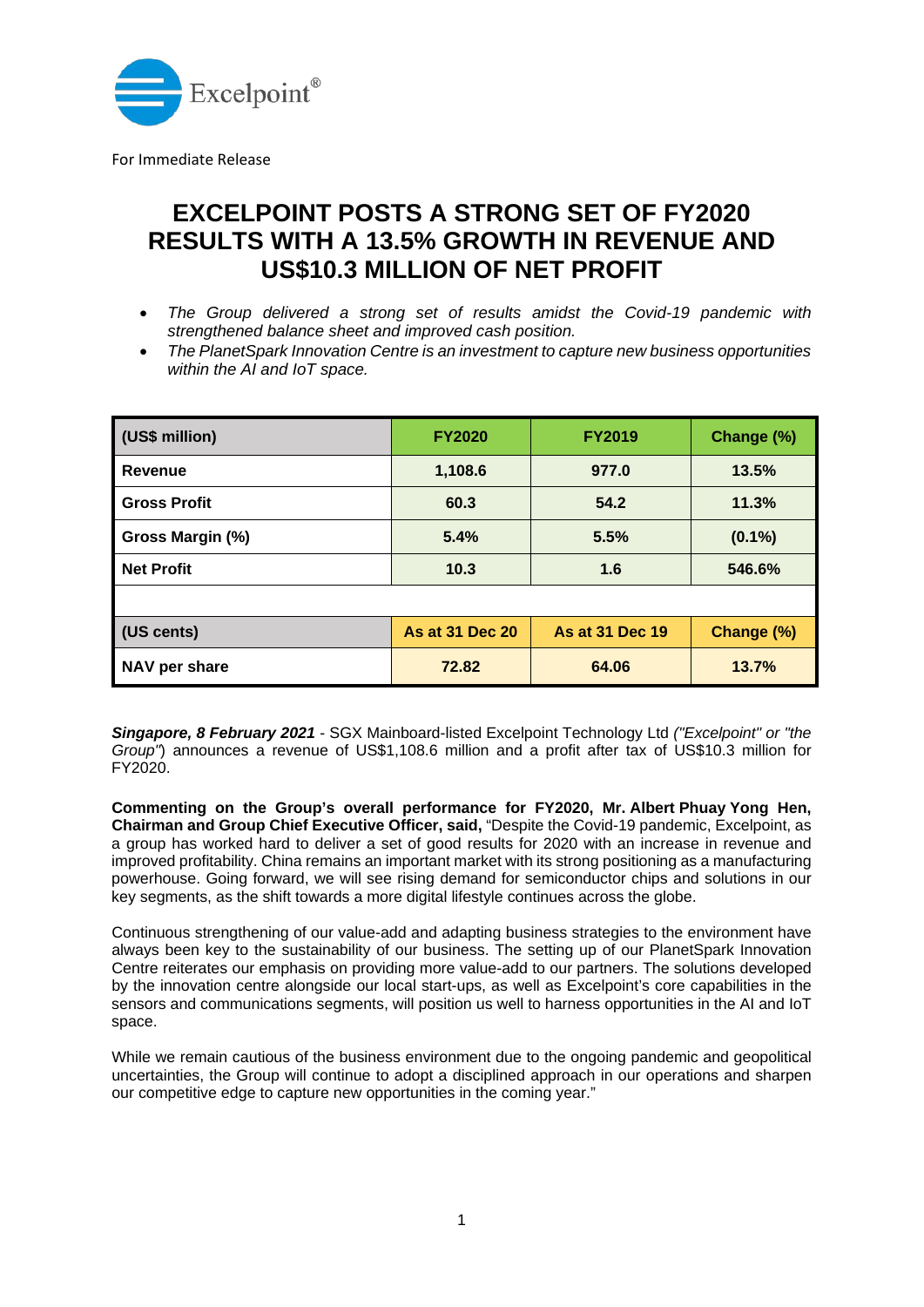

## **INCOME STATEMENT**

The Group's revenue increased by 13.5% from US\$977.0 million to US\$1,108.6 million, and gross profit increased by 11.3% from US\$54.2 million to US\$60.3 million, due to higher sales from the Singapore and Hong Kong business units.

Other income increased from US\$1.6 million to US\$2.7 million, mainly due to government grants recognised during the year.

Sales and distribution costs remained stable. General and administrative expenses increased by 11.7% from US\$14.7 million to US\$16.4 million, mainly due to higher staff cost.

Interest expense decreased by 47.4% from US\$5.6 million to US\$2.9 million mainly due to lower interest rate.

Overall, the Group reported profit after taxation of US\$10.3 million for FY2020.

## **CASHFLOW AND FINANCIAL POSITION**

The Group's net cash flows generated from operating activities was US\$50.1 million in FY2020 as compared to US\$45.6 million in FY2019. This was mainly due to cash flow generated from operations.

Net cash flows used in investing activities was remained at US\$1.1 million for FY2020. It was mainly for the renovation and equipment for Planetspark Innovation Centre.

Net cash flows used in financing activities was US\$24.4 million in FY2020 as compared to US\$50.6 million in FY2019. This was mainly due to lower borrowings.

Cash and short-term deposits was US\$39.2 million as at 31 December 2020 as compared to US\$14.5 million as at 31 December 2019.

Non-current assets increased from US\$10.5 million to US\$13.8 million as at 31 December 2020 mainly due to the recognition of right-of-use assets, purchase of equipment and other investment. This was partially offset by the depreciation of property, plant and equipment.

Current assets increased from US\$320.7 million to US\$391.6 million as at 31 December 2020 mainly due to increase in trade and other debtors of US\$13.8 million due to higher sales, increase in stocks of US\$32.5 million due to higher purchase of stocks in support of the business, and increase in cash and short-term deposits of US\$24.7 million.

Current liabilities increased from US\$253.2 million to US\$309.8 million as at 31 December 2020 mainly due to increase in trade and other creditors of US\$77.4 million, increase in contract liabilities of US\$4.7 million and partially offset by decrease in short-term interest-bearing loans and borrowings of US\$25.6 million.

Non-current liabilities of US\$8.3 million as at 31 December 2020 was mainly due to the increase in longterm lease liabilities and long-term interest-bearing loans and borrowings.

Overall, shareholders' equity increased from US\$76.7 million to US\$87.3 million as at 31 December 2020, mainly due to net profit of US\$10.3 million.

**– End –**